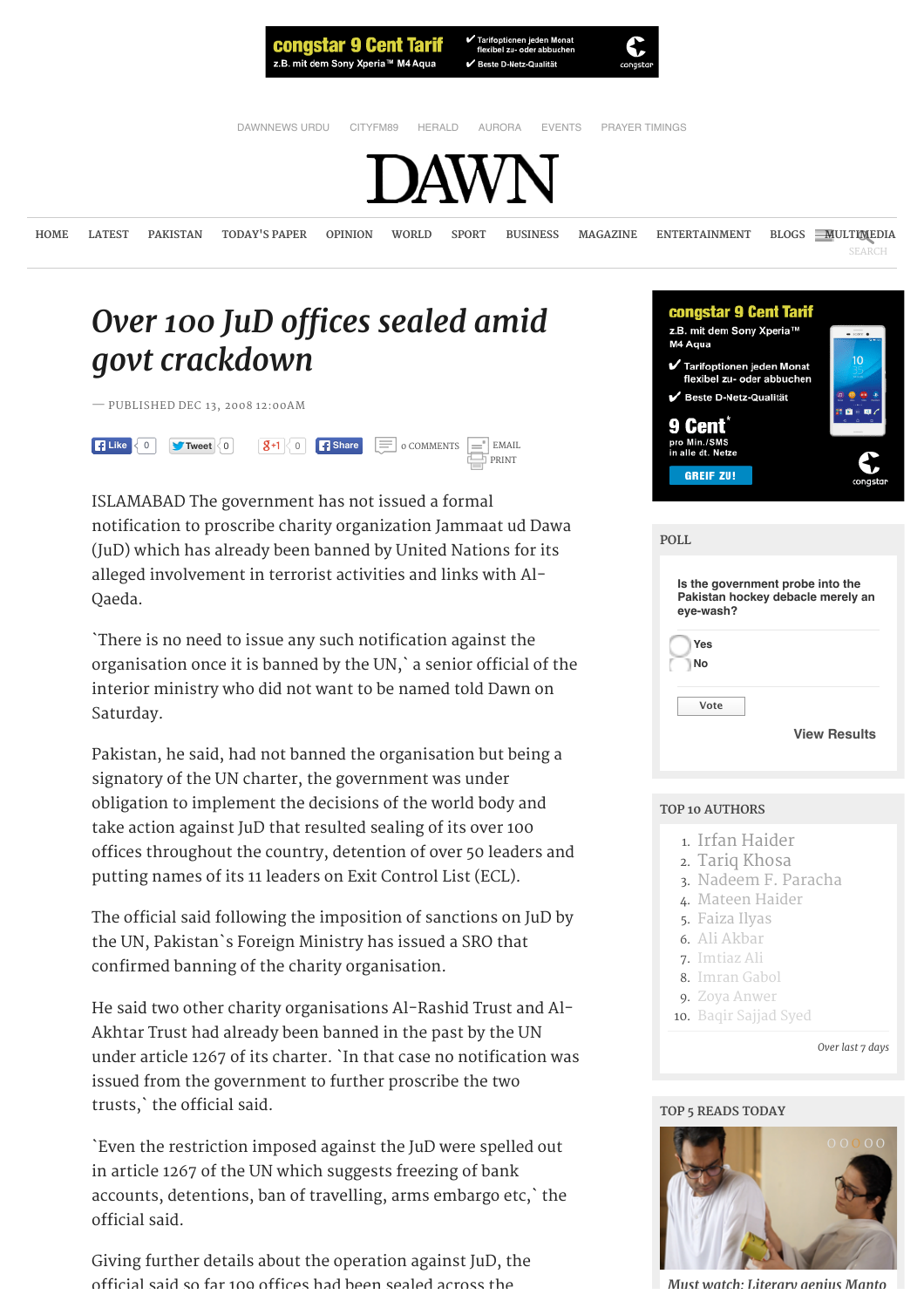*History buf quiz: How well do you know Pakistan's past?*

official said so far 109 offices had been sealed across the *Mushtaq Ahmed the secret behind countries in the names of 11 members* had been detailed by the names of 11 members *Yasir's recent success*

*Kalam — As memories of war*

including JuD chief Hafiz Saeed had been placed on the exit control list and over 250 activists of the organisation had been detained for questioning.

Police say that members of Jamaat-ud-Dawa have been detained in Sindh, Punjab, North-West Frontier Province (NWFP) and Pakistani-administered Kashmir.

Sindh Home Secretary Arif Ahmed Khan said more than 40 people had been detained and 30 Jamaat-ud-Dawa offices had been sealed.

A spokesman for the charity in NWFP said that 150 people had been arrested and 42 offices closed.

### GOVERNMENT TAKEOVER

A source in the interior ministry also said the government was considering taking over of public welfare institutions of JuD to run them for the benefit of the people.

In this connection, the federal government is likely to contact provincial governments in the near future to receive proposals on how these institutions could be run.

### `IN IT`S INTEREST`

Pakistan Defence Minister Ahmed Mukhtar said it had responded to the UN move because `we are part of the international community and cannot afford confrontation with the whole world`.

He added `Had we not implemented the resolution we would have been declared a terrorist state.`

However, at a Friday afternoon briefing, US State department spokesman Sean McCormack noted that Pakistan banned Jamaat-ud-Dawa because it felt it was in its interest to do so and not because it felt that the United States was about to declare it a terrorist state.

`The Pakistani defence minister has said that Pakistan had to ban the Jamaat because if that hadn`t happened it would have been branded a terrorist state. Is that the message the US has sent out?` Mr McCormack was asked.

`No,` he replied. `Pakistan did this because it saw it in its interest.`

### `NORMALISATION TAKES TIME`

Meanwhile, Prime Minister Syed Yousuf Raza Gilani said international diplomacy is helping defuse tension with India after the Mumbai tragedy.

In an interview with Reuters, Gilani said prospects of a military

*Must watch: Literary genius Manto comes to life i[n much-awa](http://www.dawn.com/news/1198981/must-watch-literary-genius-manto-comes-to-life-in-much-awaited-biopic)ited biopic*

## **[Opinion](http://www.dawn.com/newspaper/column) [Editorial](http://www.dawn.com/newspaper/editorial)**

*Paki[stan's](http://www.dawn.com/news/1198899/pakistans-taxation-crisis) taxation crisis*

### *A dif[cult](http://www.dawn.com/news/1198883/a-difficult-decision) decision*

[Sakib Sherani](http://www.dawn.com/authors/436/sakib-sherani) *Worthy of*

*[Ulema aga](http://www.dawn.com/news/1198881/ulema-against-polio)inst polio*

*[cameras and](http://www.dawn.com/news/1198898/worthy-of-cameras-and-more) more* [Asha'ar Rehman](http://www.dawn.com/authors/165/asha-ar-rehman)

*Trafc [crackdown](http://www.dawn.com/news/1198880/traffic-crackdown)*

*[Arms and the](http://www.dawn.com/news/1198897/arms-and-the-man) man*

[Zubeida Mustafa](http://www.dawn.com/authors/975/zubeida-mustafa)

*[Employee](http://www.dawn.com/news/1198893/employee-relations) relations* [Parvez Rahim](http://www.dawn.com/authors/2463/parvez-rahim)

**OPED WRITERS**

[Babar Sattar](http://www.dawn.com/authors/1416/babar-sattar)

## **Monday Tuesday** [Shahid Kardar](http://www.dawn.com/authors/873/shahid-kardar)

**Wednesday Thursday** [Hajrah Mumtaz](http://www.dawn.com/authors/595/hajrah-mumtaz) [Huma Yusuf](http://www.dawn.com/authors/252/huma-yusuf) [Mahir Ali](http://www.dawn.com/authors/322/mahir-ali) [Najmuddin Shaikh](http://www.dawn.com/authors/1222/najmuddin-shaikh) [IA Rehman](http://www.dawn.com/authors/1230/i-a-rehman) [Rafia Zakaria](http://www.dawn.com/authors/410/rafia-zakaria)

[Zahid Hussain](http://www.dawn.com/authors/966/zahid-hussain)

[FS Aijazuddin](http://www.dawn.com/authors/1314/f-s-aijazuddin) [Jawed Naqvi](http://www.dawn.com/authors/280/jawed-naqvi) [Khurram Husain](http://www.dawn.com/authors/675/khurram-husain)

### **Friday Saturday**

[Aasim Sajjad Akhtar](http://www.dawn.com/authors/3/aasim-sajjad-akhtar) [AG Noorani](http://www.dawn.com/authors/1277/a-g-noorani) [Ashaar Rehman](http://www.dawn.com/authors/165/ashaar-rehman) [Faisal Bari](http://www.dawn.com/authors/568/faisal-bari) [Sakib Sherani](http://www.dawn.com/authors/436/sakib-sherani)

[Abbas Nasir](http://www.dawn.com/authors/112/abbas-nasir) [Irfan Husain](http://www.dawn.com/authors/271/irfan-husain) [Shada Islam](http://www.dawn.com/authors/455/shada-islam)

**Sunday** [Amir Rana](http://www.dawn.com/authors/363/amir-rana) [Cyril Almeida](http://www.dawn.com/authors/193/dawncyril) [MJ Akbar](http://www.dawn.com/authors/347/m-j-akbar) [Munir Akram](http://www.dawn.com/authors/368/munir-akram)

#### **FROM THE NEWSPAPER**

[Front Page](http://www.dawn.com/news/433242/over-100-jud-offices-sealed-amid-govt-crackdown#fromthenewspaperHomePage) | [Back Page](http://www.dawn.com/news/433242/over-100-jud-offices-sealed-amid-govt-crackdown#fromthenewspaperBackPage)

[12 feared killed in helicopter crash](http://www.dawn.com/news/1198915/12-feared-killed-in-helicopter-crash)

[Death of Baba Ladla awaits](http://www.dawn.com/news/1198914/death-of-baba-ladla-awaits-confirmation) confirmation

[FO says Indian invitation under study](http://www.dawn.com/news/1198913/fo-says-indian-invitation-under-study)

[Plan for 'peaceful Balochistan'](http://www.dawn.com/news/1198912/plan-for-peaceful-balochistan-approved) approved

[Drone attack kills five 'militants'](http://www.dawn.com/news/1198911/drone-attack-kills-five-militants)

### **Islamabad**

cyber crime bill

IT ministry in the [dark about status of](http://www.dawn.com/news/1198945/it-ministry-in-the-dark-about-status-of-cyber-crime-bill)

Police to re[examine terrorism](http://www.dawn.com/news/1198817/police-to-re-examine-terrorism-cases-for-trial-in-military-courts) cases for trial in military courts

[MQM worker shot](http://www.dawn.com/news/1198816/mqm-worker-shot-dead)

**Karachi**

dead

[Qadri's party plans](http://www.dawn.com/news/1198944/qadris-party-plans-street-agitation) street agitation

Polyclinic staff [protest freezing of](http://www.dawn.com/news/1198943/polyclinic-staff-protest-freezing-of-health-risk-allowance) health risk allowance

[Facilitation desk at](http://www.dawn.com/news/1198815/facilitation-desk-at-airport) airport The legacy of [Perween Rahman](http://www.dawn.com/news/1198814/the-legacy-of-perween-rahman)

Parliament watch: [Few terrorists sent](http://www.dawn.com/news/1198942/parliament-watch-few-terrorists-sent-to-gallows-since-lifting-of-ban-on-hanging) to gallows since lifting of ban on hanging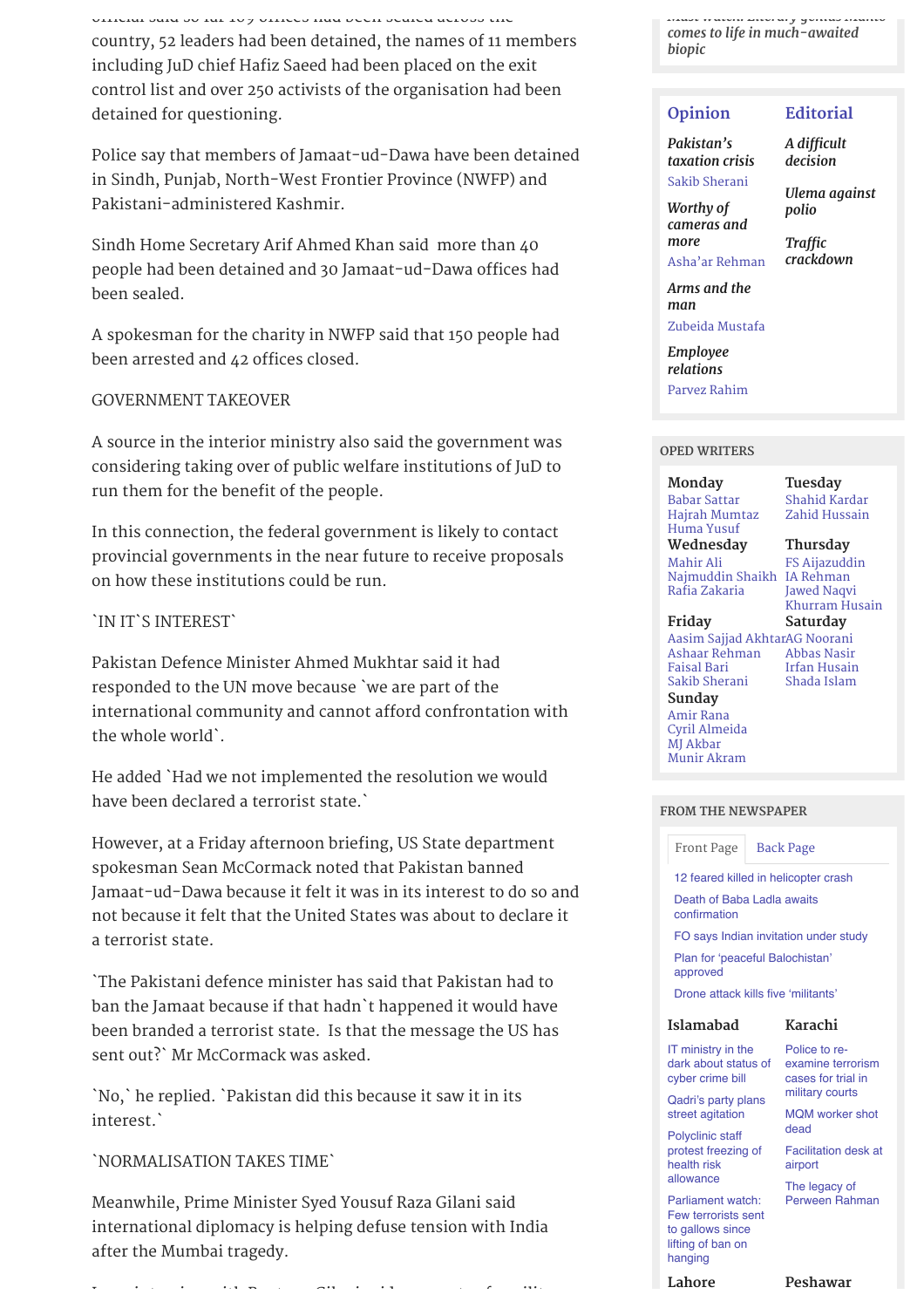In an interview with Reuters, Gilani said prospects of a military confrontation between the nuclear-armed neighbours have receded in the two weeks. `Normalisation takes time,` Gilani said.

Pakistan has repeatedly said that it would extend a hand of cooperation to India in investigations if evidence is presented to it. Both countries have held a number of rounds of composite dialogue to resolve issues including the long-standing dispute of Kashmir.

Gilani said Pakistan was taking action against groups and people put on a UN terrorist list.

The prime minister said the chances of India resorting to air strikes in Pakistan were remote.

He said action against groups should reassure New Delhi of Pakistan`s desire to cooperate with India. `I think India is equally responsible and they wo n`t. There is no fear of anything like that,` Gilani said.



*Email feedback and queries to [Dawn.com's ed](mailto:web@dawn.com?subject=Dawn:%20Story%20feedback)itorial team, or visit our [contact page](http://www.dawn.com/contact/)*

### GET THE LATEST NEWS STRAIGHT TO YOUR INBOX



### **[MORE](http://www.dawn.com/) MOST POPULAR**



*[PTI to return to NA after deseat](http://www.dawn.com/news/1199020/pti-to-return-to-na-after-deseating-motions-withdrawn)ing motions withdrawn*



*Resoluti[ons passed aga](http://www.dawn.com/news/1198995/resolutions-passed-against-altaf-hussain-in-sindh-assembly)inst Altaf Hussain in Sindh Assembly*

|                | 24 HOURS                                                                           |
|----------------|------------------------------------------------------------------------------------|
|                |                                                                                    |
| $\mathbf{1}$   | Bullet hits Wasim Akram's car<br>after traffic accident spat                       |
| $\overline{2}$ | India to embrace persecuted<br>Pakistanis'                                         |
| 3 <sup>1</sup> | 'MQM' letters to Indian HC<br>sought help over missing<br>workers                  |
| $\overline{4}$ | Salman Khan and Amitabh in<br>Forbes Top Paid Actor List -<br>No Pakistanis on it? |
| 5              | Army sentences two former<br>generals in NLC corruption<br>case                    |
|                | Two Indian soldiers, one<br>suspected rebel killed in<br>ambush in India-held      |
|                | Kashmir<br>Rangers ask MQM to hand<br>over 187 murder suspects                     |

[Imran Khan suspends Justice](http://www.dawn.com/news/1198553/imran-khan-suspends-justice-r-wajihuddins-pti-membership) (r) Wajihuddin's PTI membership 8

[Amended Drug Act](http://www.dawn.com/news/1198932/amended-drug-act-entails-stricter-penalties-for-violators) entails stricter penalties for

violators Ring Road [southern loop to](http://www.dawn.com/news/1198931/ring-road-southern-loop-to-take-old-route) take old route

[Food for thought](http://www.dawn.com/news/1198930/food-for-thought)

[High court stays](http://www.dawn.com/news/1198959/high-court-stays-appointments-to-rti-commission) appointments to RTI commission

Unseating resolutions [withdrawal 'hardly](http://www.dawn.com/news/1198929/unseating-resolutions-withdrawal-hardly-pleases-pti) pleases' PTI

[Terrorist held in](http://www.dawn.com/news/1198958/terrorist-held-in-peshawar) Peshawar

[Five killed as bus](http://www.dawn.com/news/1198961/five-killed-as-bus-falls-into-river) falls into river Detained minister [booked in another](http://www.dawn.com/news/1198960/detained-minister-booked-in-another-graft-case) graft case